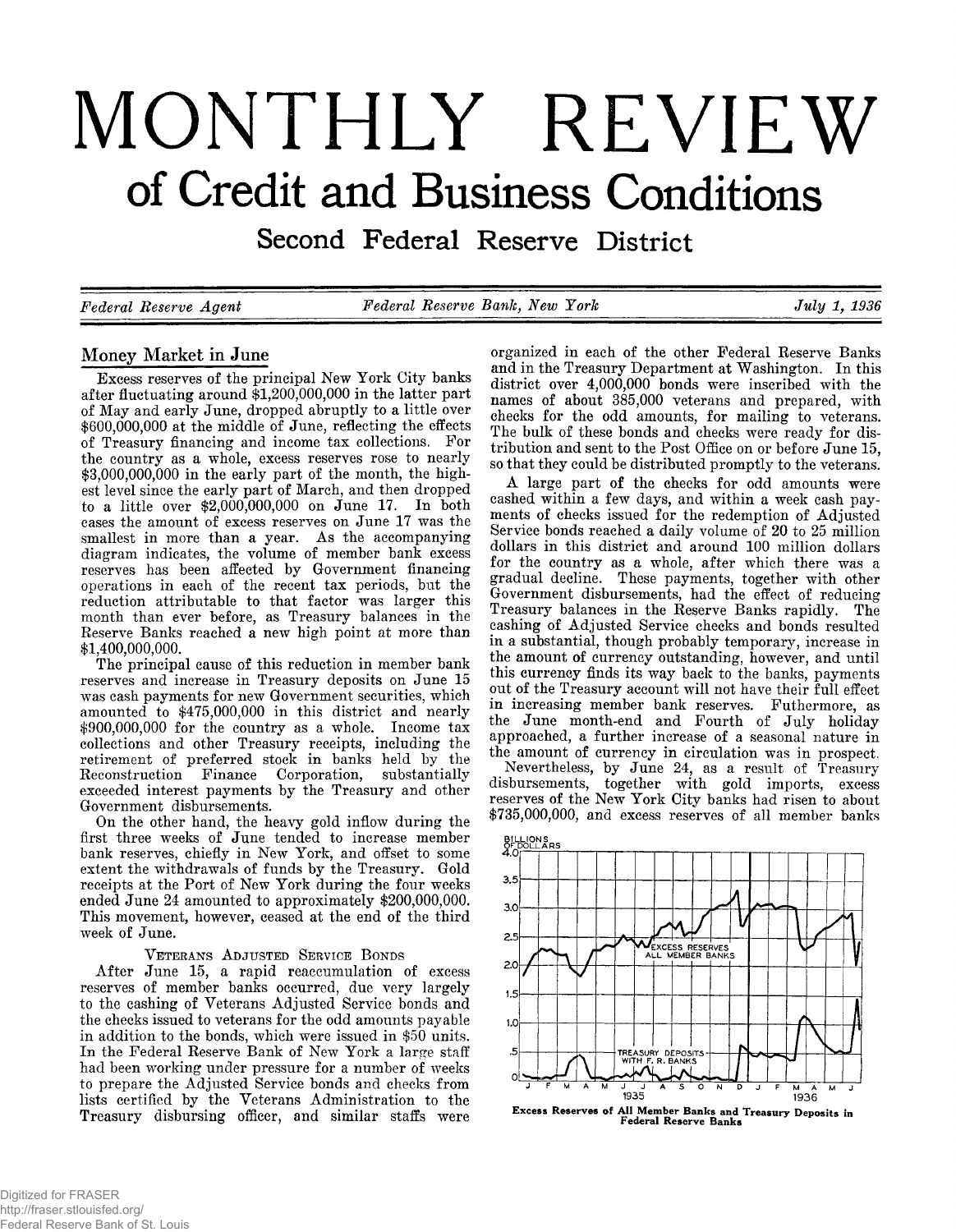**had risen above \$2,400,000,000, and further increases appeared to be in prospect.**

#### **Money Rates**

**<sup>D</sup>espite the wide fluctuations in member bank reserves, money rates showed little change during June, except for a slight increase in yields on Treasury notes.**

Money Rates at New York

|                                                                                                                                                                         |                            |                 | June 28, 1935 May 29, 1936 June 29, 1936 |
|-------------------------------------------------------------------------------------------------------------------------------------------------------------------------|----------------------------|-----------------|------------------------------------------|
| Stock Exchange call loans<br>Stock Exchange 90 day loans<br>Prime commercial paper—4 to 6 months<br>$Bills - 90$ day unindorsed<br>Customers' rates on commercial loans | $*1/4$<br>$*3/4$<br>$*4/5$ | $*1\frac{1}{3}$ | $*1\frac{1}{4}$                          |
| (Average rate of leading banks at<br>middle of month)<br>Treasury securities:                                                                                           | 1.79                       | 1.67            | 1.67                                     |
| Maturing December $(yield) \ldots \ldots$<br>Maturing February 1938 (yield)                                                                                             | No yield<br>.              | No yield<br>.14 | No yield<br>.23                          |
| Average yield on Treasury notes (1-5)<br>$years) \ldots \ldots \ldots \ldots \ldots \ldots \ldots \ldots$<br>Average yield on Treasury bonds (more                      | .53                        | .69             | † .79                                    |
| than $5$ years to earliest call date)                                                                                                                                   | 2.44                       | 2.32            | #2.34                                    |
| Average rate on latest Treasury bill<br>sales 273 day issue                                                                                                             | .12                        | .20             | . 19                                     |
| Federal Reserve Bank of New York re-<br>$discount rate \dots \dots \dots \dots \dots \dots$<br>Federal Reserve Bank of New York buy-                                    | 11⁄2                       | $1\frac{1}{2}$  | $1\frac{1}{2}$                           |
| ing rate for 90 day indorsed bills                                                                                                                                      | $\frac{1}{2}$              | ⅓               | ⅓                                        |

\* Nom inal. f -Average raised .05 b y inclusion of *l z/%* per cent Treasury note issue m aturing June 15, 1941. # Average raised .02 by inclusion of *2%* per cent Treasury bond issue of 1951-54.

#### **Member Bank Credit**

During the three weeks ended June 17 the total loans<br>and investments of weekly reporting member banks in<br>New York City increased #450,000,000, to the highest<br>point ever reached, largely in connection with the Gov-<br>ernment

#### GOVERNMENT SECURITIES

On June 1 the Secretary of the Treasury announced<br>offerings of approximately  $$600,000,000$  of  $2\frac{3}{4}$  per cent<br>Treasury bonds of 1951-54 and  $$400,000,000$  of  $1\frac{3}{8}$ <br>per cent Treasury notes due June 15, 1941, to b

The securities offered for eash subscription were<br>promptly oversulties offered for eash subscription were<br>pheig approximately seven times the amount offered.<br>Allotments of the Treasury bonds amounted to<br> $$871,000,0000$  an

#### **Billsand Commercial Paper**

Trading activity in the bill market during June con-<br>tinued to be small in volume and rates were unchanged.<br>At the end of May outstanding bills amounted to \$331,-000,000 as compared with \$344,000,000 for April, and<br>\$375,0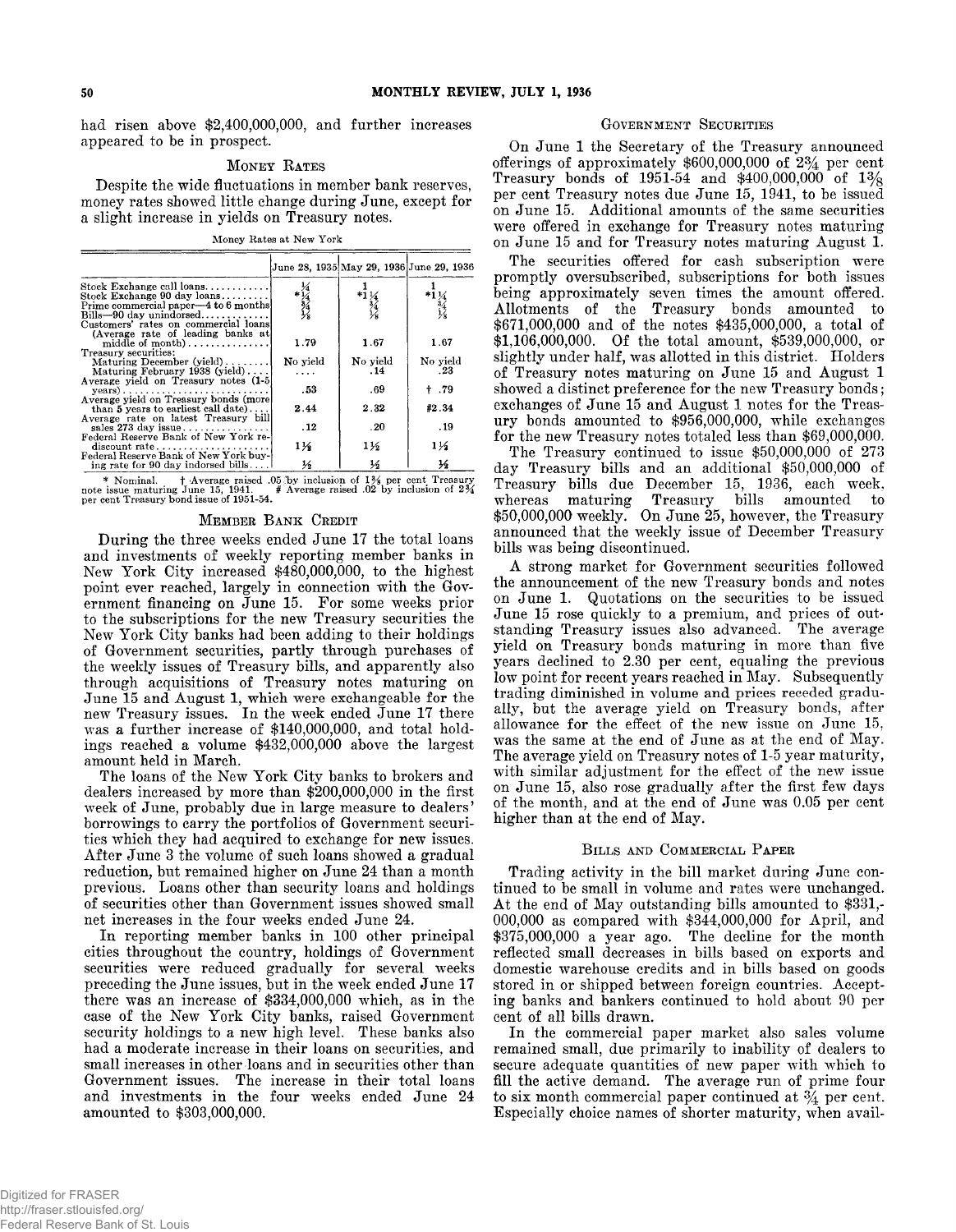able, were quoted at slightly lower levels. Commercial paper dealers reported \$184,000,000 of paper outstanding at the end of May as compared with \$174,000,000 for April and \$173,000,000 for May 1935.

# **Foreign Long Term Investments in the United States**

To the basis of an extended special survey, the Finance Commerce has estimated the velocit the relation of the Department of Commerce has estimated the virtual state as the consign on the Uniter the state and the consign

A classification of foreign long term investments in<br>this country at the end of 1995, according to type of<br>investment and country of ownership, is shown in the<br>accompanying table. Foreign holdings of American<br>stocks and b

(In millions of dollars)

|                                                                                                                         | Stocks<br>and Bonds                    | Direct<br>Investments                                      | Other<br>Investments                 | Total                                        |
|-------------------------------------------------------------------------------------------------------------------------|----------------------------------------|------------------------------------------------------------|--------------------------------------|----------------------------------------------|
| Great Britain<br>$Canada \ldots \ldots \ldots \ldots \ldots$<br>Netherlands<br>Switzerland<br>France<br>Other Countries | 609<br>523<br>429<br>311<br>214<br>865 | 362<br>322<br>249<br>13<br>14<br>$\bar{\bf 8} \bar{\bf 5}$ | 403<br>161<br>106<br>75<br>54<br>240 | 1,374<br>1,006<br>784<br>399<br>282<br>1.190 |
| $Total$                                                                                                                 | 2.951                                  | 1.045                                                      | 1.039                                | 5,035                                        |

# **Security Markets**

The average daily turnover of stocks on the New York<br>Stock Exchange was less than 1,000,000 shares during<br>June, but stock prices continued the irregular advance<br>which began in early May. As a result the general level<br>of s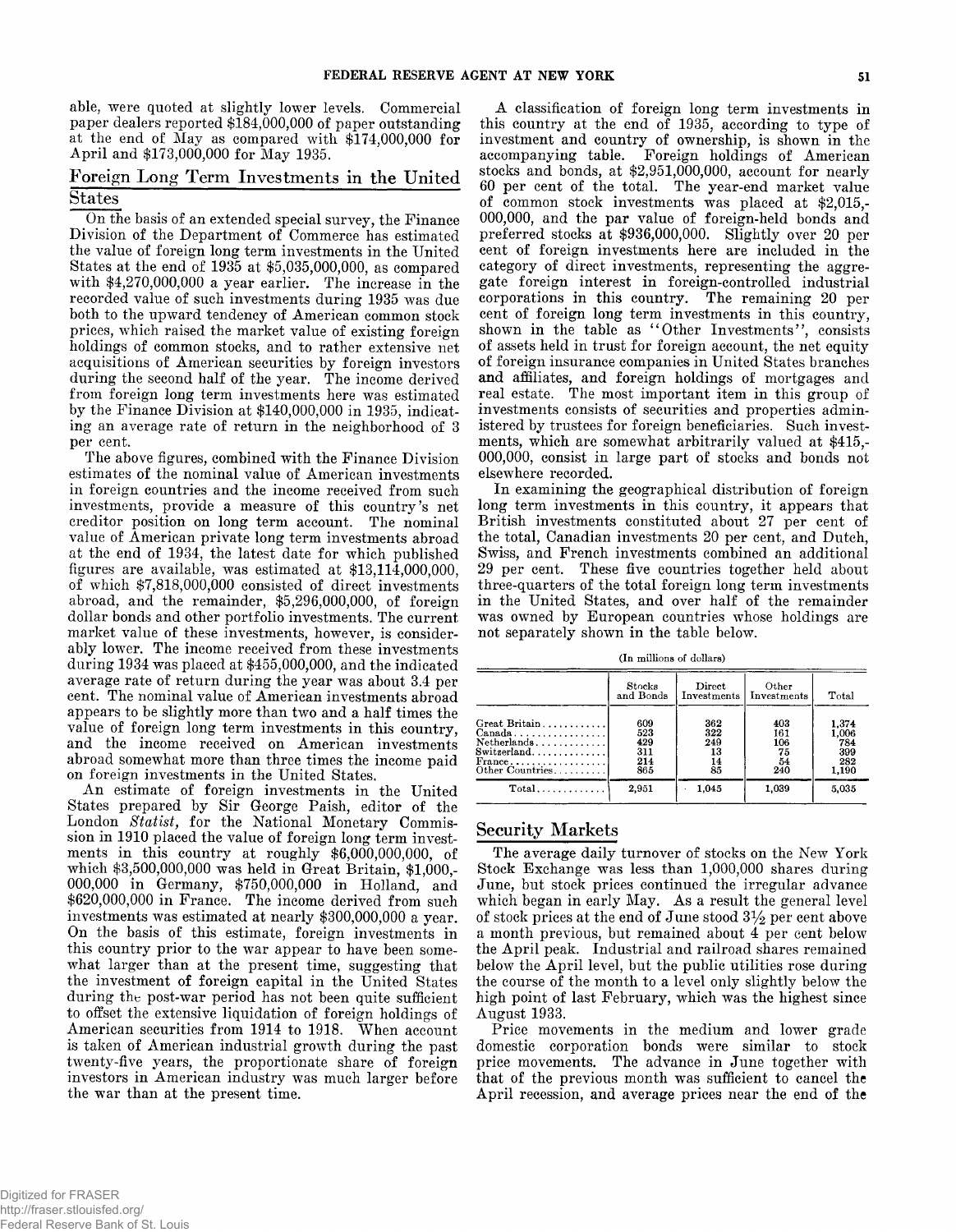month were about  $1\frac{1}{2}$  points below the year's highs established last February. High grade corporate issues, which showed less pronounced declines in April, continued through the first half of June the upward tendency shown in May, and prices again established new highs for a number of years. Subsequently, however, the market developed some irregularity.

# New Financing

New financing increased in volume during June following the May slackening, all principal classifications sharing in the increase. Preliminary data indicate the flotation of about  $$750,000,000$  of securities including public offerings and private placements, as compared with approximately  $$400,000,000$  in May and about  $$1,000,000,000$  in April. The June total was composed chiefly of about  $$200,000,000$  State and municipal, \$180,000,000 of public utility, \$160,000,000 of industrial, \$110,000,000 railroad, \$83,000,000 Federal Land Bank, and \$10,000,000 Federal Intermediate Credit Bank issues. The proceeds of the new securities continued to be chiefly for the refunding of outstanding issues bearing higher interest rates, although in some cases at least a small part of the money raised was to provide new capital. Distribution of the new securities is reported to have proceeded fairly satisfactorily in general, although, following the development of some irregularity in prices of outstanding securities, the market appeared to absorb new issues somewhat less readily toward the end of the month. Market response continued to be more favorable to high grade than to medium grade issues.

The largest offering of the month was the \$83,000,000 issue of Consolidated Federal Farm Loan 3 per cent<br>bonds due in 1956, which were offered at  $100\frac{1}{4}$  on June 11 and were quoted at a slight premium at the end of the month. These bonds were to redeem outstanding  $4\frac{1}{4}$ per cent bonds of the individual Federal Land Banks, of which about  $$58,000,000$  were in public hands while the remainder were held by various Government agencies. On June 30, \$75,000,000 of New York State notes maturing in May 1937 were sold at a price to yield 0.40 per cent. The Texas Corporation on June 16 issued \$60,000,-000 of 15 year  $3\frac{1}{2}$  per cent refunding debentures at par, which immediately went to a slight premium. Other large flotations which were well received were The Niagara Falls Power Co. \$32,500,000 issue of refunding  $3\frac{1}{2}$  per cent bonds maturing in March 1966, offered at 104, and the Wisconsin Public Service Corporation  $$25,000,000$  issue of refunding 4's maturing in 25 years, offered at  $99\frac{1}{2}$ .

In the accompanying diagram the volume of domestic securities floated in the first six months of this year is compared with the average for the first half of the years from 1925 to 1929, and with the first six months of each subsequent year. As this diagram indicates, the 1936 total is the largest since 1930, due chiefly to the heavy refunding operations. Corporate refunding operations alone in the first half of  $1936$  exceeded by \$300,000,000 the total of all security issues in the first half of 1935. Following increases through 1935, State, municipal, and farm loan refunding issues, other than securities guaranteed by the United States Government, were somewhat



smaller in 1936 than in 1935, although they continued to account for a considerable part of the total. New capital obtained by domestic corporations through security flotations has shown consistent growth since 1933, but remains far below the years prior to 1932.

#### Foreign Exchanges

Political and financial developments in France continued to be the major influence in the foreign exchange market during June. Pressure against French exchange again became severe in the early part of the month, but abated considerably thereafter. A wave of industrial strikes, which occurred simultaneously with the assumption of office by the new Popular Front Government early in June, served to intensify the feeling of apprehension regarding the French financial and monetary situation. The accentuation of pressure against the franc was reflected both in an accelerated outward movement of gold from France, most of which was shipped to this country, and in a further advance in the pound sterling in terms of both francs and dollars. With the exception of occasional periods of slight temporary firmness, the franc-dollar rate remained in the neighborhood of  $$0.0658\%$ , the effective gold shipping point from Paris to New York, until June 19, and the discount on three month forward francs was quoted above 30 per cent per annum throughout this period. In the three weeks ended June 19, the gold holdings of the Bank of France decreased  $$204,000,000$ , of which nearly  $$160,000,000$  was taken for shipment to the United States. This gold outflow reached its largest proportions early in the month and a gold loss of  $$100,000,000$  was reported by the Bank of France for the week ended June 5.

Owing to the intensified French demand for sterling, which operated both directly and through the dollar, the pound advanced further, reaching a quotation of over  $76\frac{1}{2}$  francs and touching a high of slightly over \$5.04 during the course of trading on June 4 and again<br>on June 16. This dollar quotation was fractionally This dollar quotation was fractionally above the February 1936 peak, and was the highest since August 1934, when measures taken to effectuate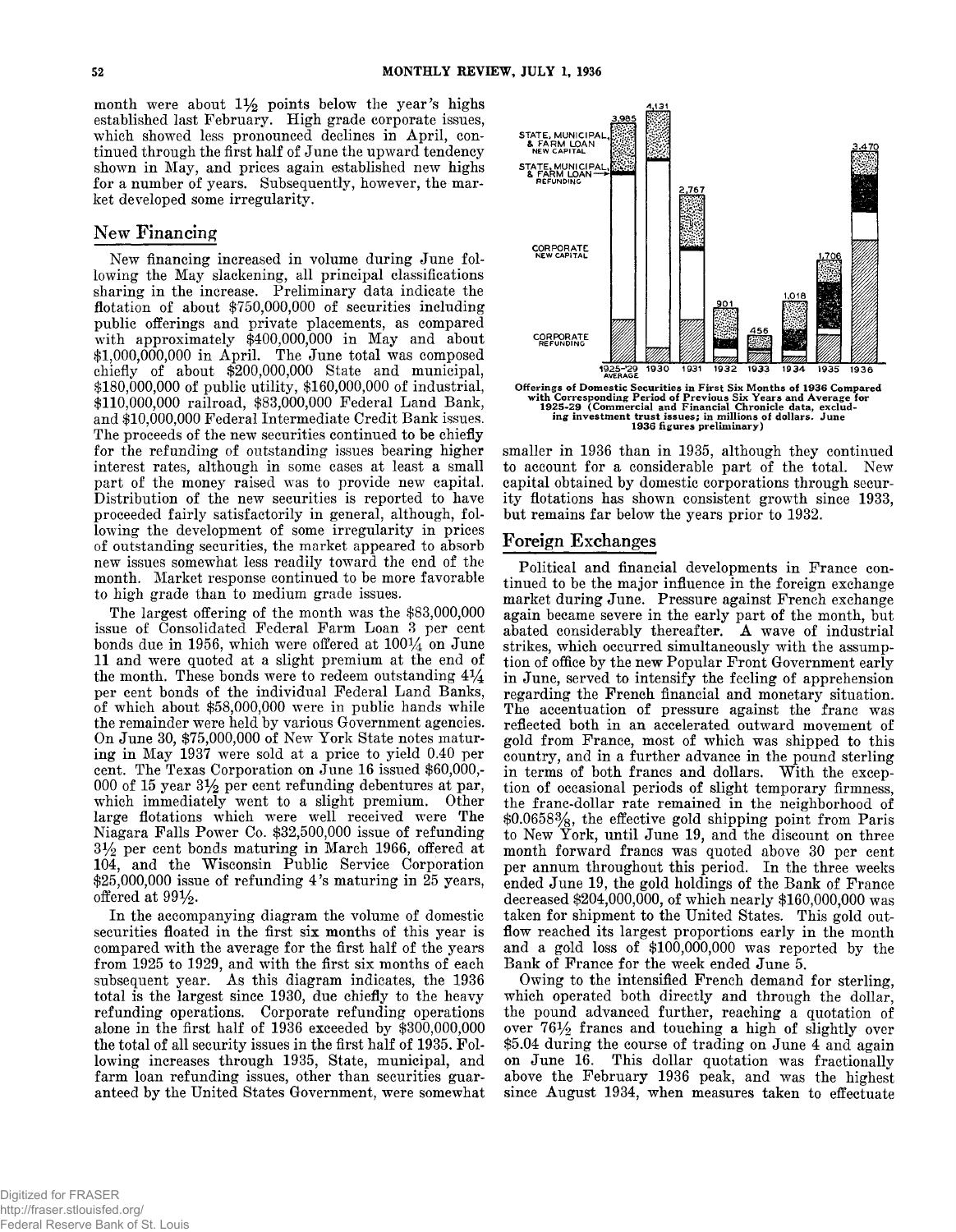the Silver Purchase Act of 1934 were followed by a period of moderate weakness in dollar exchange.

The abatement of pressure against the franc and the suspension of the outward gold movement from France followed an address on June 19 in the Chamber of Deputies by the French Minister of Finance, outlining the Government's monetary and financial program. This program included a rejection of devaluation, penalties to check speculation against the franc, and measures designed to bring about a repatriation of French capital. The franc-dollar rate promptly went above the effective gold shipping point from Paris and continued to show a moderate upward tendency during the remainder of the month, closing at  $$0.0663\frac{3}{4}$  on June 27. The discount on three month forward francs was reduced to the equivalent of about 15 per cent a year. The other gold bloc currencies also recovered in the second half of June, and the gold outflow from Holland and Switzerland virtually ceased in the third week of the month. The recovery in French exchange was accompanied by a moderate net downward movement in sterling, the pound-dollar rate receding to  $$5.01\frac{1}{8}$  on June 22, but sterling subsequently advanced to  $$5.03\frac{1}{8}$  on the 27th.

Closing Cable Rates at New York

| Exchange on                                                     | June 29, 1935 | May 29, 1936 | June 29. 1936 |
|-----------------------------------------------------------------|---------------|--------------|---------------|
|                                                                 | \$ .1694      | \$1692       | \$1691        |
| Denmark                                                         | .2207         | .2231        | .2245         |
| England                                                         | 4.9413        | 4.9950       | 5.0263        |
| France                                                          | .06639        | .06583       | .06633        |
| Germany                                                         | .4048         | .4024        | .4036         |
|                                                                 | .6837         | .6752        | .6810         |
|                                                                 | .0831         | .0786        | .0787         |
| Norway                                                          | .2483         | .2511        | .2527         |
| Spain                                                           | .1376         | . 1365       | .1375         |
| Sweden                                                          | . 2546        | .2577        | .2593         |
| Switzerland                                                     | .3285         | .3230        | .3275         |
| $\text{Canada} \dots \dots \dots \dots \dots \dots \dots \dots$ | .9988         | .9984        | .9975         |
| Argentina                                                       | .3295         | .3330        | .3350         |
| Brazil                                                          | .0857         | .0859        | .0859         |
| Uruguay                                                         | .8000         | .8000        | .8000         |
| $Japan \ldots \ldots \ldots \ldots \ldots \ldots \ldots$        | .2909         | .2930        | .2942         |
| India                                                           | .3737         | .3774        | .3796         |
|                                                                 | .3956         | .2988        | .3013         |

# Gold Movement

The movement of gold to this country which began during the last week of April continued in large volume through the third week in June, but after the 23rd there were no receipts from France and Holland. Some gold, however, continued to arrive from India.

Total imports of gold at New York affecting the monetary gold stock of the United States amounted to  $$220,000,000$  of which  $$160,600,000$  came from France, \$29,100,000 from Holland, \$13,600,000 from Mexico, \$6,900,000 from India, \$2,400,000 from England,  $$2,100,000$  from Colombia, and  $$200,000$  from Russia. On the West Coast, \$1,500,000 was received from Australia and \$600,000 from China.

Newly mined and scrap gold continued to be received at the mints and assay offices, but was more than offset by a net increase of  $$24,800,000$  in gold held under earmark for foreign account at this bank. The monetary gold stock of the country was increased by approximately  $$205,000,000$  during the month as a net result of all transactions.

# Central Bank Rate Changes

The discount rate of the Bank of France was lowered from 6 to 5 per cent effective June 24 and again to 4 per cent effective the 26th, following the slackening of the out flow of gold from France. The bank's other rates were simultaneously reduced, with the exception of the rate for advances on gold, which remains at 9 per cent, as fixed on May 7.

The Netherlands Bank rate, which had been raised from  $3\frac{1}{2}$  to  $4\frac{1}{2}$  per cent on June 4, was reduced to 4 per cent effective the 25th and to  $3\frac{1}{2}$  per cent effective the 30th.

### Commodity Prices

Weather conditions unfavorable for the growth of many crops resulted in substantial price advances in a number of agricultural commodities during June. Wheat prices showed little movement in the early part of the month, and the Government June 1 crop report, issued on June 10, in which winter wheat production was estimated at 481,870,000 bushels, about 18,000,000 bushels above the May 1 estimate, and the spring wheat crop was estimated at about 200,000,000 bushels, apparently had little effect on quotations. During the remainder of the month, however, sharp increases were shown in wheat prices, reflecting private reports of damage to the spring wheat crop by drought in the Northwest and high temperatures together with insect infestation in other areas. A special Government crop report was issued on June 19 describing the serious damage caused by the dry weather in the northwestern area. Consequently, the cash price for Number 1 Northern wheat at Minneapolis rose to  $$1.35\frac{1}{8}$  a bushel, which is  $20\frac{5}{8}$  cents above the end of May and virtually at the year's high. The September future for wheat at Chicago also advanced  $11\frac{3}{4}$  cents to  $96\frac{1}{8}$  cents a bushel, and spot corn rose  $7\frac{5}{8}$  cents to  $68\frac{3}{8}$ cents a bushel, the highest since last November. Some reaction, however, was shown in grain prices toward the close of the month.

Higher prices for truck crops, especially potatoes, also resulted from adverse weather conditions, although rainfall in the eastern States in the latter part of the month proved beneficial. Private estimates of the cotton crop were lowered several times during June because of unfavorable weather, and spot cotton rose as high as  $12.49$ cents a pound, but subsequently declined to close the month at 12.39 cents a pound, compared with 11.77 cents at the end of May. As a result of a reduction in marketings the average price of hogs made an advance more than sufficient to cancel the recession in May. The price of steers continued to move somewhat lower during the first part of the month, but subsequently recovered a large part of this loss.

Following the declines shown in the two previous months, a substantial advance occurred in raw silk prices during June, the spot quotation rising 10 cents to  $$1.61\frac{1}{2}$ a pound. Rayon and domestic wool prices also moved higher during the month. Among the principal metals, scrap steel at Pittsburgh declined further to \$13.25 a ton, a level \$2.50 below the year's high point reached last February, but later rose to \$13.50. The price of tin also showed further net loss during June. Other metal prices continued at previously current levels.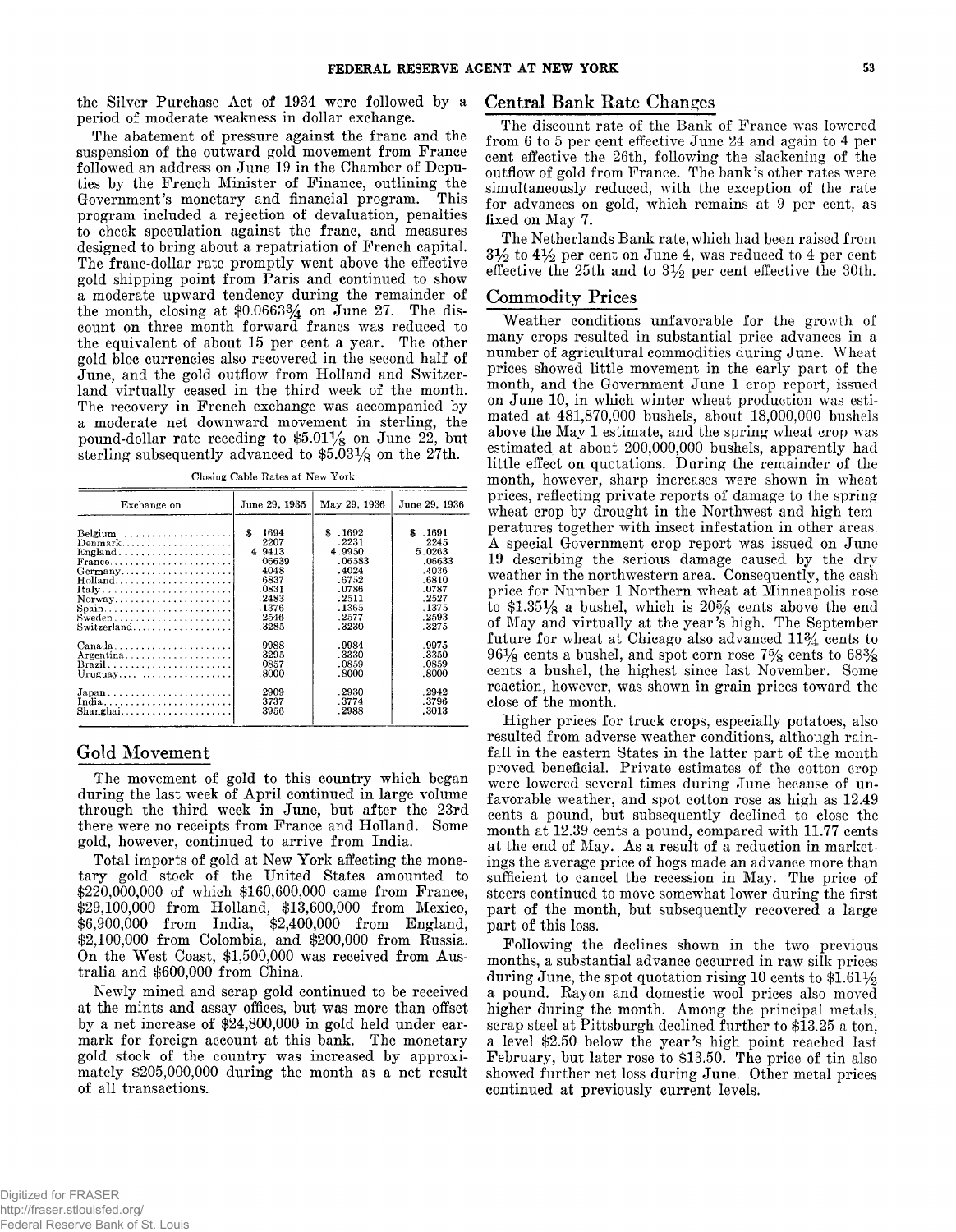Between the middle of April and the middle of May the number of workers employed in New York State factories increased for the fourth consecutive month. Although the increases in each of the past two months were small, the movements were contrary to the usual seasonal tendency and consequently this bank's adjusted index of employment rose to the highest level since October 1930. Factory payrolls also advanced unseasonally, raising the adjusted index approximately 2 per cent to the highest point since August 1931. Increases in the number of workers in the building material, metal and machinery, and chemical groups were offset only in part by decreased employment in the clothing, shoe, and paper industries.

For the country as a whole, private employment in manufacturing and nonmanufacturing industries covered by reports to the Department of Labor increased for the third consecutive month in the period between April 15 and May 15, but the increase was smaller than in either of the two preceding months. Contrary to the usual seasonal tendency, factory employment advanced somewhat further in May raising the seasonally adjusted index 1 per cent to a level about 5 per cent higher than a year ago; the improvement was largely concentrated in the durable goods industries, which as a group showed a gain of 2 per cent in the number of employees, whereas the nondurable goods group registered a slight decline, due primarily to seasonal decreases in the textile and leather industries. Compared with a year ago the durable goods group has shown an increase in employment of nearly 11 per cent while the nondurable goods industries are employing practically the same number of workers as in May 1935.

Among the nonmanufacturing industries employment in 12 of the 16 groups surveyed by the Department of Labor showed increased employment from April to May. The principal gain occurred in private building construction which reported 15 per cent more workers in May than in April. Employment in anthracite coal mining and in the various service industries also reported sizable gains. Employment in retail trade remained practically unchanged, while employment in wholesale trade declined somewhat.

# Production

Industrial output in general does not appear to have shown the usual seasonal slackening in June. Some curtailment of automobile production occurred in the early part of the month but was reported to have been checked in the latter part, due to well sustained retail sales of cars. Steel mills apparently equaled or exceeded the average level of operations prevailing in May. Requirements of the automobile industry for steel for current production declined, but demand for construction, railway, and miscellaneous uses was well maintained, and during the course of June a considerable volume of orders was booked in anticipation of higher prices after July 1. Activity at cotton textile mills also declines in June as a rule, but this year it is reported that some mills increased output instead, following a pronounced strengthening in the market for cotton fab-

Employment and Payrolls ries, induced by the rise in raw cotton prices during the month. The generation of electric power, which does not change substantially from May to June in most years, rose further during the first half of the month, but bituminous coal mines were somewhat less active than in May.

> The volume of industrial production, as measured by the seasonally adjusted index of the Board of Governors of the Federal Reserve System, rose slightly in May. The index stood at 101 per cent of the  $1923-25$  average as compared with 100 in April, 93 in March, and 85 in May 1935. Steel mill operations in May, at 71 per cent of capacity, were  $2\frac{1}{2}$  per cent higher than in April and were at the highest point since April 1930. The rate of automobile production declined gradually during the month, and was  $4\frac{1}{2}$  per cent below the average of April, when assemblies reached the seasonal peak; cotton mill operations in May were 5 per cent below the high rate of the preceding month; and production of bituminous coal declined 6 per cent. Output of iron, lead, and zinc, as well as production of electric power which is not included in the Board's index, rose in May, and orders received by machine tool builders showed only a small seasonal decline following the gain in the preceding month.

(Adjusted for seasonal variations and usual year to year growth)

|                                                                                                                                         | 1935                         | $-1936$                     |                             |                              |
|-----------------------------------------------------------------------------------------------------------------------------------------|------------------------------|-----------------------------|-----------------------------|------------------------------|
|                                                                                                                                         | May                          | Mar.                        | Apr.                        | May                          |
| Metals<br>Pig iron<br>Lead<br>Zine                                                                                                      | 47<br>54<br>52<br>63         | 59<br>68<br>48<br>72        | 71<br>81<br>56<br>78        | 71<br>85<br>61<br>82         |
| Automobiles<br>Passenger cars<br>Motor trucks                                                                                           | 51<br>78                     | 66<br>107                   | 69<br>102                   | 66<br>101                    |
| Fuels<br>$Bituminous coal.$<br>Anthracite coal<br>Petroleum, crude<br>Electric power                                                    | 72<br>82<br>68<br>65<br>72   | 77<br>53<br>71<br>68<br>75  | 89<br>77<br>72<br>69<br>76p | 80 v<br>81p<br>73p<br>78p    |
| Textiles and Leather Products<br>Cotton consumption<br>Wool consumption<br>Silk mill activity<br>Rayon deliveries <sup>*</sup><br>Shoes | 73<br>125<br>56<br>74<br>104 | 84<br>98<br>55<br>91<br>101 | 92<br>87<br>56<br>94<br>100 | 89<br>93<br>54<br>88<br>101p |
| Foods and Tobacco Products<br>Meat packing<br>Tobacco products                                                                          | 72<br>78<br>87<br>81         | 86<br>89<br>112<br>87       | 83<br>83<br>84<br>90        | 81<br>81<br>84               |
| Miscellaneous<br>$Cement \dots \dots \dots \dots \dots \dots \dots \dots \dots \dots$<br>Machine tools                                  | 45<br>53<br>74<br>60         | 49<br>64<br>72<br>80        | 58<br>83<br>70<br>96        | 59<br>70 p<br>97             |

p Preliminary. \* For quarter ended.

# Building

A slackening in some types of building activity during May resulted in a decrease of 8 per cent in total awards of building and engineering contracts in the 37 States covered by the F. W. Dodge Corporation reports. The decline was confined to the heavy engineering and other non residential types of building, and residential contracts showed a further increase of 5 per cent, contrary to the usual seasonal movement. Total contracts in May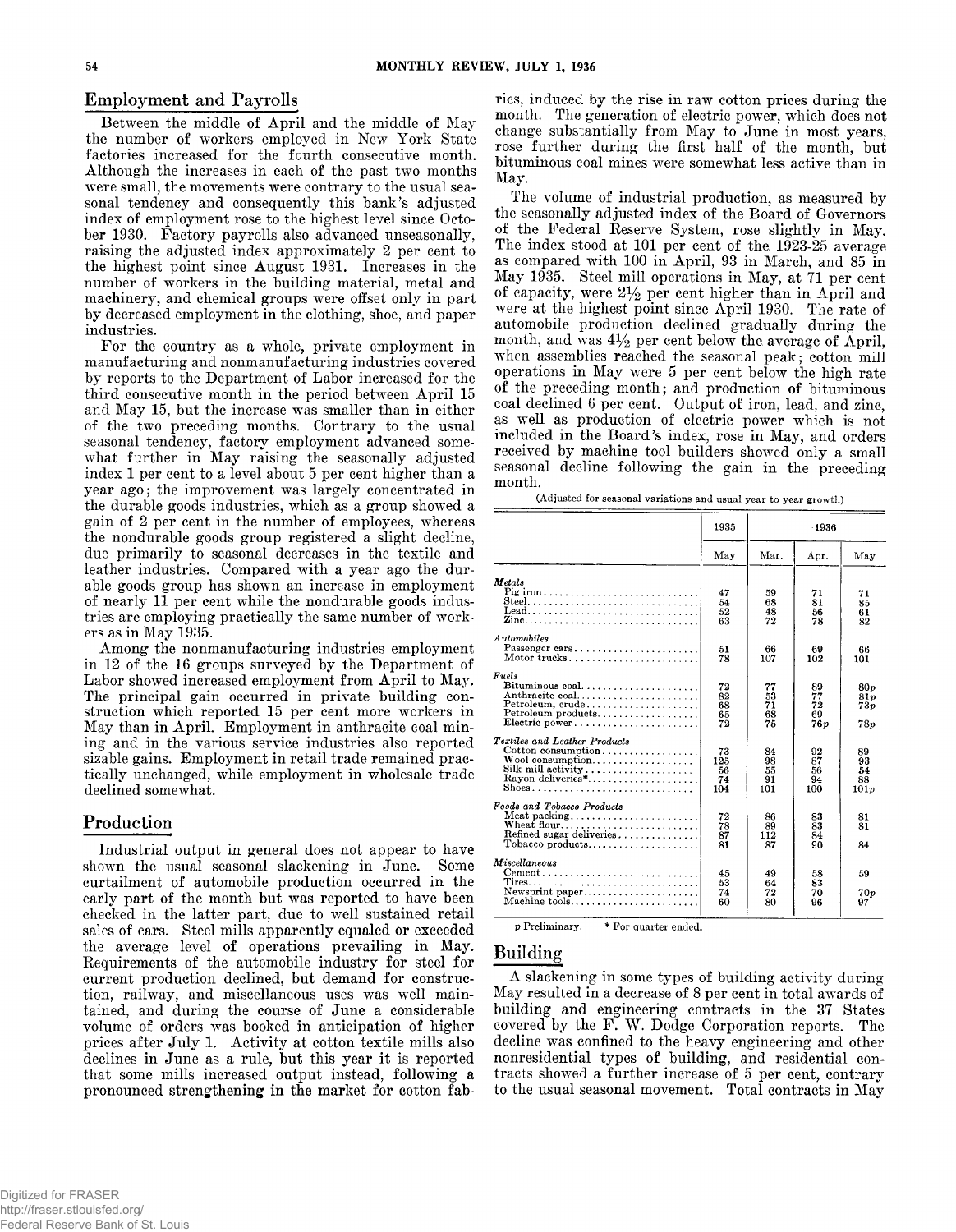were about 70 per cent above those placed in the corresponding month of 1935; contracts for heavy engineering projects were more than double the volume of a year ago, and residential building contracts were 56 per cent larger than in May 1935.

In the Second Federal Reserve District the decline in total building construction from April to May was somewhat more pronounced than in other areas due principally to a sharper reduction in contracts for public works and utilities. Residential contracts in this district, however, increased somewhat more than in the total of the 37 States.

Data for the first half of June indicate a further slight reduction in the volume of total building contracts in 37 States. Declines in the classifications embracing residential and nonresidential building other than heavy engineering work were largely offset by an increase in awards for public works and utility projects.

# Indexes of Business Activity

During the first half of June some slackening appears to have occurred in the upward movement in the volume of distribution of goods that was evident in May. In the New York Metropolitan area department store sales remained well above a year ago, but appear to have advanced less than seasonally over May, and reports to the Department of Commerce on retail trade in 36 cities throughout the United States indicate that while sales continued to run higher than in the corresponding period a year ago, adverse effects were felt from drought and unusually warm weather in some parts of the country. Wholesale trade gave evidence of being well maintained during the first half of June. Little change from the May level occurred in the movement of railroad freight, either in the merchandise and miscellaneous or bulk freight groups.

Increases predominated in May among various measures of general business activity and the distribution of goods, the most pronounced gains taking place in retail trade. The accompanying diagram shows the course of three important lines of retail trade—sales of general merchandise in small towns and rural areas, department store sales in urban localities, and variety store saleseach adjusted for the usual seasonal variations, and on a 1929-1931 base. Since 1929 considerable differences have occurred in the movements of the three types of trade but in each case an unseasonal increase in May brought the index up to the highest point in several years. The index of sales of general merchandise in small towns and rural areas, which reflects to a considerable extent purchases of goods by farmers, has shown a much wider amplitude of movement than the other two; from the  $1929$  peak to the 1933 low point there was a drop of 66 per cent, but since that time a marked upward movement has been in progress which has resulted in the recovery of 70 per cent of the loss, and the May index reached the highest point since December 1929. The decline in variety store sales was much less severe, amounting to 35 per cent. and of this over two-thirds has been recovered. The contraction in department store sales in urban localities was greater than in variety store sales but less than in the general merchandise stores, and not much more than half of the loss has been regained; consequently, with the ex-



ception of two months in 1934, urban department store sales have been at a considerably lower level relative to the 1929-1931 volume than the other types of retail trade since the summer of 1933. The adjusted index of department store sales in May 1936 was at about the same level as in August 1931.

|  | (Adjusted for seasonal variations, for usual year to year growth, |  |  |  |
|--|-------------------------------------------------------------------|--|--|--|
|  | and where necessary for price changes)                            |  |  |  |

|                                                                                                                                                                                                                                                                                                                                                                                                                                                | 1935                                                              | 1936                                                               |                                                                   |                                                                          |
|------------------------------------------------------------------------------------------------------------------------------------------------------------------------------------------------------------------------------------------------------------------------------------------------------------------------------------------------------------------------------------------------------------------------------------------------|-------------------------------------------------------------------|--------------------------------------------------------------------|-------------------------------------------------------------------|--------------------------------------------------------------------------|
|                                                                                                                                                                                                                                                                                                                                                                                                                                                | May                                                               | Mar.                                                               | Apr.                                                              | May                                                                      |
| Primary Distribution<br>Car loadings, merchandise and misc<br>Car loadings, other, $\ldots$ , $\ldots$ , $\ldots$<br>Exports<br>Imports                                                                                                                                                                                                                                                                                                        | 58<br>60<br>47<br>69                                              | 65<br>59<br>52<br>74r                                              | 66<br>67<br>52<br>71                                              | 66<br>72<br>59<br>72                                                     |
| Distribution to Consumer<br>Department store sales, $U, S, \ldots, \ldots$<br>Department store sales, 2nd $Dist$<br>Chain grocery sales<br>Other chain store sales<br>Mail order house sales<br>New passenger car registrations<br>Gasoline consumption                                                                                                                                                                                        | 72<br>69<br>60<br>77<br>74<br>64<br>59<br>84                      | 78<br>75<br>61<br>81<br>95<br>65<br>85<br>87                       | 76r<br>71r<br>61<br>85<br>83r<br>66<br>81p<br>88                  | 82<br>76<br>59<br>88<br>90<br>68<br>75p                                  |
| General Business Acitivity<br>Bank debits, outside New York City<br>Bank debits, New York Cityr<br>Velocity of demand deposits, outside New<br>New life insurance sales<br>Factory employment, United States<br>Building contracts<br>New corporations formed in N.Y. State.<br>General price $level^*, \ldots, \ldots, \ldots, \ldots$<br>Composite index of wages <sup>*</sup><br>$Cost of living^*, \ldots, \ldots, \ldots, \ldots, \ldots$ | 65<br>43r<br>65<br>41<br>54<br>82<br>43<br>25<br>55<br>143<br>186 | 66<br>4.5r<br>72<br>48<br>49<br>85<br>35<br>41<br>54<br>151<br>189 | 66<br>41r<br>71<br>43<br>49<br>86<br>33<br>45<br>53<br>150<br>188 | 65 v<br>42p<br>70<br>40<br>53<br>87p<br>35<br>43p<br>55<br>150 p<br>189n |

 $p$  Preliminary. r Revised. \* 1913 average = 100.

### Foreign Trade

Merchandise exports from the United States during May increased unseasonally and were valued at \$201,-000,000, while imports showed the usual slight decrease and were valued at  $$191,000,000$ . The resulting  $$10,$ -000,000 export balance was the first to occur since January, and compared with an excess of imports of \$5,000,000 in May of last year. Exports showed a gain of 22 per cent and imports a gain of 12 per cent over May 1935, continuing the increases of the past two years.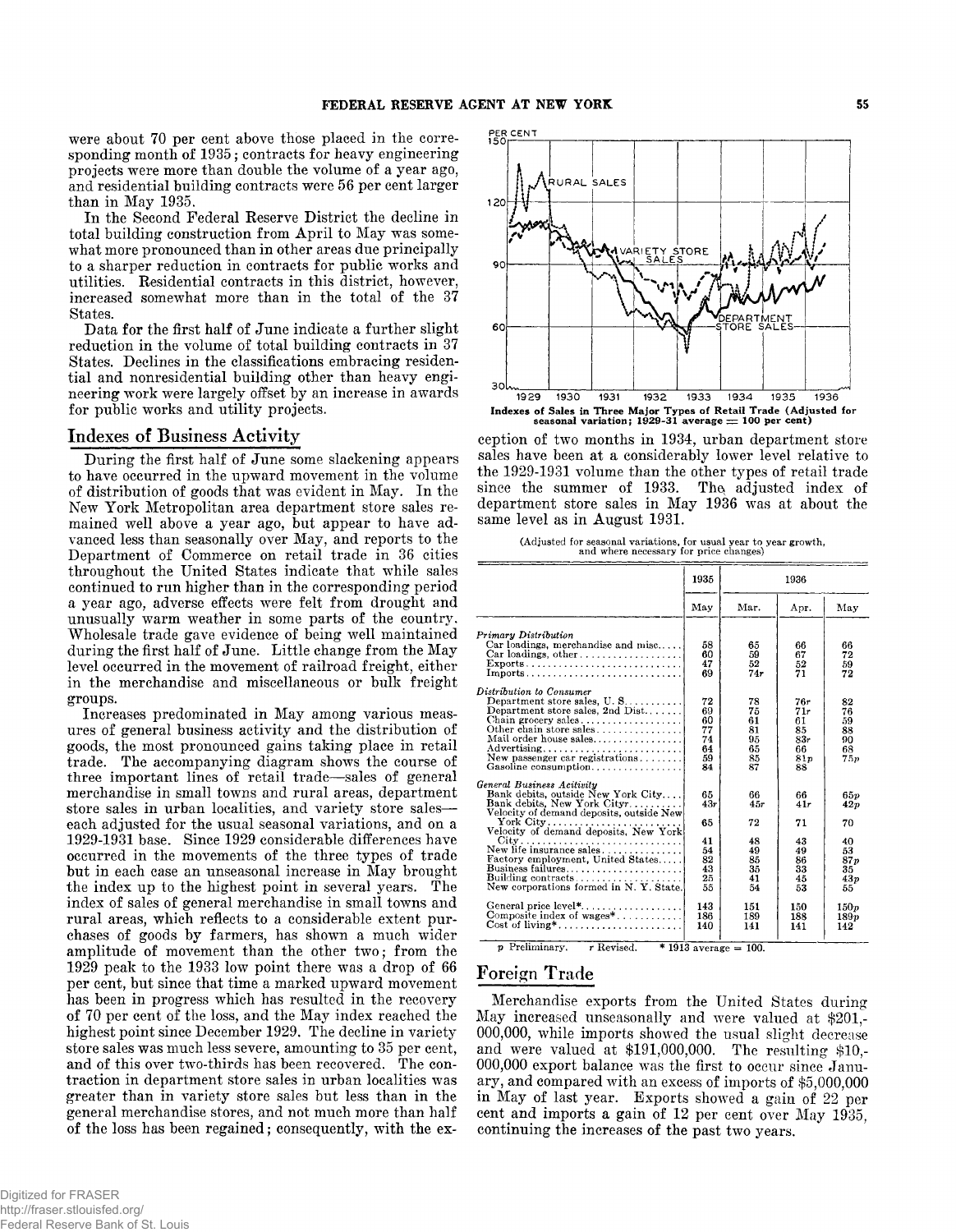The value of all manufactured products exported during May remained at about the same level as in the preceding month, but accounted for considerably more than half of the increase over a year ago in total exports. Exports of finished products in a majority of cases showed larger gains over 1935 than in April; the increase over a year ago in number of motor trucks exported amounted to 73 per cent and in passenger cars to 31 per cent, although the accompanying increases in value were not as large, apparently due to the sale abroad of a larger proportion of lower priced cars this year. Notable increases over a year ago likewise occurred in exports of agricultural, industrial and electrical machinery, wood manufactures, and refined petroleum products. Foreign purchases of American cotton were slightly larger than in April, contrary to the usual seasonal tendency, and showed increases over a year ago of 22 per cent in volume and 18 per cent in value.

Among the individual imports, increases over a year ago were not as uniform in May as in most recent months. Substantial decreases in quantity and value occurred in the receipts of a number of vegetable and animal food products, and also in imports of raw silk, crude petroleum, and fertilizers. On the other hand, receipts of sugar, while seasonally less than in April, showed an increase over a year ago of 22 per cent in quantity and 55 per cent in value, the major part of which was due to an increase in sugar imports from the Philippines. Receipts of crude rubber again showed a substantial increase over a year ago. Relatively large increases likewise continued to occur in imports of nickel, wood and paper products, beverages, wool, and cotton.

# Department Store Trade

During the first half of June, total sales of the reporting department stores in the Metropolitan area of New York were 9.1 per cent higher than in the corresponding period a year ago, but showed somewhat less than the usual seasonal expansion over May.

Total May sales of the reporting department stores in this district were 9 per cent higher than last year, and after making allowance for differences in the number of shopping days between this year and last, the increase in the daily rate of sales was 13 per cent, the largest increase since March 1934. The reporting department stores in all localities recorded substantial gains in sales over last year, and several localities, including New York City, Northern New Jersey, Northern New York State, Hudson River Valley District, and the Capital District, registered the largest advances in average daily sales in 2 years or more. An exceptionally large increase in sales was reported also by the Westchester and Stamford stores; the daily rate of sales in the Southern New York State department stores made the most favorable year to year comparison in almost a year; and Buffalo, Rochester, and Bridgeport stores showed considerably larger advances than in the immediately preceding months. Sales of stores in Niagara Falls and Central New York State, shown separately for the first time, were also substantially larger than a year ago. Sales of the leading apparel stores in this district were 15.3 per cent higher than last year, a larger increase than in April.

Department store stocks of merchandise on hand, at retail valuation, were slightly higher than last year for the second consecutive month. The rate of collections in the department stores was slightly lower than in May 1935.

|                                                                                                                                                                                                                                                                                  |                                                                                                                                                                  | Percentage<br>change<br>May 1936<br>compared with<br>May 1935                                                                                      | Per cent of<br>accounts<br>outstanding<br>April 30<br>collected in<br>May       |                                                                |  |
|----------------------------------------------------------------------------------------------------------------------------------------------------------------------------------------------------------------------------------------------------------------------------------|------------------------------------------------------------------------------------------------------------------------------------------------------------------|----------------------------------------------------------------------------------------------------------------------------------------------------|---------------------------------------------------------------------------------|----------------------------------------------------------------|--|
| Locality                                                                                                                                                                                                                                                                         | Net<br>sales                                                                                                                                                     | Stock<br>on hand<br>end of<br>month                                                                                                                | 1935                                                                            | 1936                                                           |  |
| $\rm{Rochester.}\dots\dots\dots\dots\dots\dots\dots\dots\dots\dots\dots$<br>Northern New Jersey<br>Northern New York State<br>Southern New York State<br>Central New York State<br>Hudson River Valley District<br>Capital District<br>Westchester and Stamford<br>Niagara Falls | $+8.2$<br>$+14.6$<br>6.3<br>$^{+}$<br>7.0<br>$\div$<br>$+11.1$<br>$+6.9$<br>$+13.2$<br>7.2<br>┿<br>$+4.8$<br>$+11.2$<br>$+13.3$<br>$+10.3$<br>$+33.0$<br>$+15.1$ | $-0.1$<br>$+9.6$<br>5.8<br>$\overline{\phantom{0}}$<br>4.8<br>$\overline{\phantom{0}}$<br>$+5.9$<br>$+1.8$<br>$-4.0$<br>.<br>.<br>.<br>.<br>.<br>. | 50.5<br>48.4<br>46.6<br>38.6<br>43.7<br>39.8<br>35.3<br>$\cdots$<br>.<br>.<br>. | 50.4<br>48.1<br>47.7<br>39.3<br>41.8<br>40.6<br>36.6<br>.<br>. |  |
| All department stores                                                                                                                                                                                                                                                            | $+9.0$                                                                                                                                                           | $+0.7$                                                                                                                                             | 47.3                                                                            | 46.9                                                           |  |
| Apparel stores                                                                                                                                                                                                                                                                   | $+15.3$                                                                                                                                                          | $+12.0$                                                                                                                                            | 46.8                                                                            | 45.2                                                           |  |

# Wholesale Trade

During May total sales of the reporting wholesale firms in this district averaged approximately 1 per cent lower than last year, the first decrease in over a year. The men's clothing and diamond concerns recorded the largest declines in sales in a number of months, and sales of the grocery, drug, stationery, and paper concerns made the least favorable comparisons with a year ago in 4 to 5 months. Hardware sales and yardage sales of silk goods were substantially higher than last year, but the increases reported were not as large as in April. Shoe concerns again reported a lower volume of sales than a year ago, although the decrease was not as large as in the previous month. The cotton goods and jewelry firms, however, showed sales well above last year's level, the former registering the largest gain since September 1935, and the latter recording the largest advance since May 1934.

|                                                                                                                                                                        | Percentage<br>change<br>May 1936<br>compared with<br>May 1935                                                        |                                                                                 | Per cent of<br>accounts<br>outstanding<br>April 30<br>collected in<br>May    |                                                                              |
|------------------------------------------------------------------------------------------------------------------------------------------------------------------------|----------------------------------------------------------------------------------------------------------------------|---------------------------------------------------------------------------------|------------------------------------------------------------------------------|------------------------------------------------------------------------------|
| Commodity                                                                                                                                                              | Net<br>sales                                                                                                         | Stock<br>end of<br>month                                                        | 1935                                                                         | 1936                                                                         |
| Men's clothing<br>$Cotton goods.$<br>Rayon and silk goods<br>$Drugs \ldots \ldots \ldots \ldots \ldots \ldots \ldots \ldots \ldots$<br>Hardware<br>Stationery<br>Paper | $+2.4$<br>$-20.4$<br>$+21.7$<br>$+18.6*$<br>$-10.8$<br>$+ 5.5$<br>$+13.4$<br>$+ 6.6$<br>$-0.2$<br>$-10.0$<br>$+46.3$ | $-9.0$<br>.<br>.<br>.<br>.<br>$+26.1$<br>$+17.3$<br>.<br>.<br>$-6.4$<br>$+85.4$ | 94.0<br>35.7<br>39.7<br>67.1<br>38.2<br>29.4<br>47.3<br>58.6<br>49.6<br>21.8 | 87.9<br>34.4<br>40.9<br>64.4<br>43.9<br>38.0<br>46.4<br>59.6<br>61.6<br>21.7 |
|                                                                                                                                                                        | $-0.8$                                                                                                               | .                                                                               | 56.2                                                                         | 55.4                                                                         |

Quantity figures reported by the National Federation of Textiles, Incorporated, not included in weighted average for total wholesale trade.